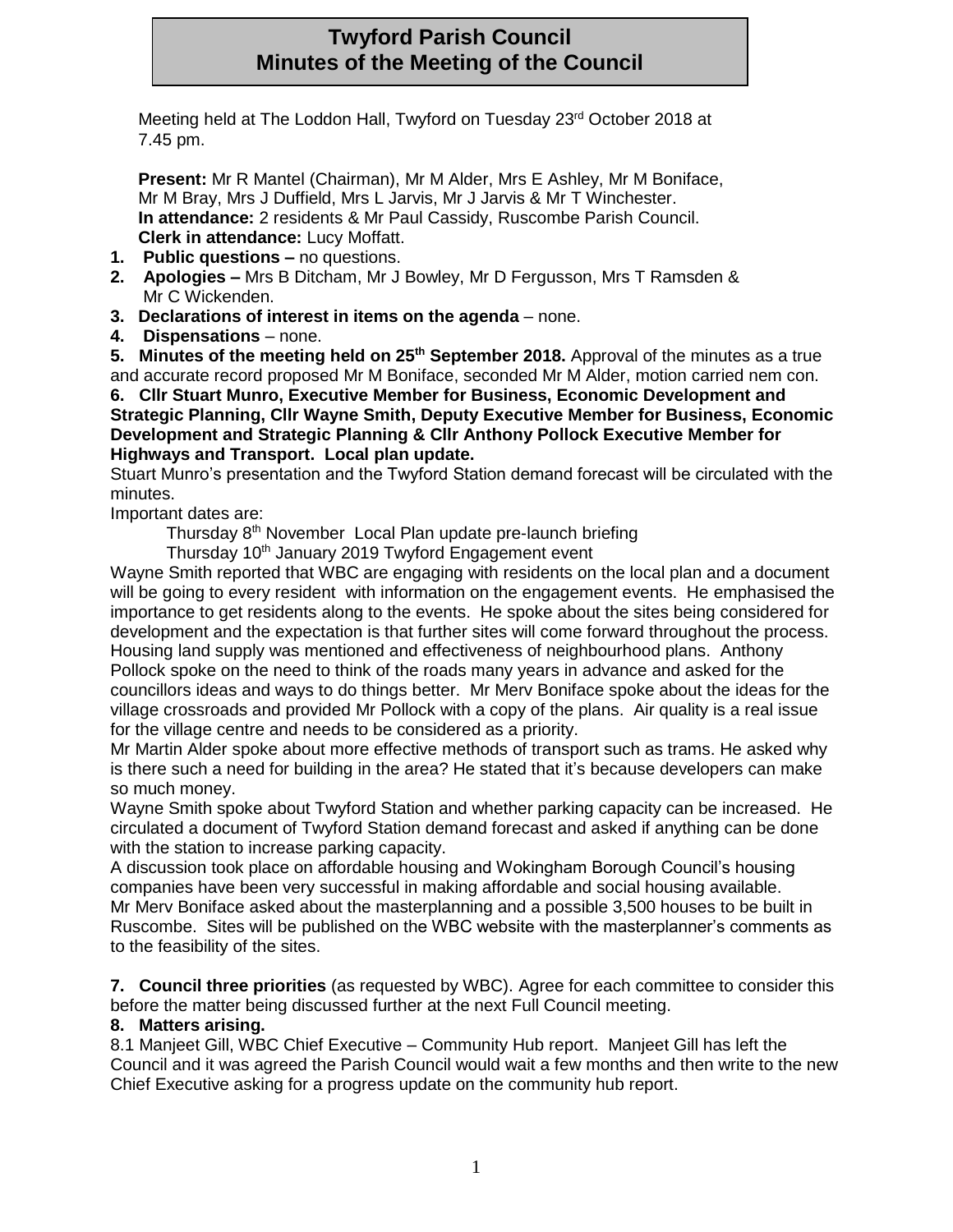**9. Borough Council Matters.** Mr John Jarvis reported that WBC are going through their cycle of budget and precept planning. The government's 4 year cap has been taken away meaning that the Council can precept for a reasonable figure.

Mr Jarvis also reported on the Berkshire Hospital Trust who are relieving bed blocking.

Consultants are working throughout Berkshire at Doctors surgeries in order to relieve the parking problems at the Royal Berks. Three super surgeries are open 24/7.

**10. Liaison with Ruscombe Parish Council.** Mr Paul Cassidy reported that Ruscombe are working on their Neighbourhood Plan with the assistance of local volunteers.

**11. Reports and to receive any recommendations from committees:**

11.1 **Planning and Amenities Committee & Neighbourhood Plan 02.10.18** Mr R Mantel reported highlighting 6.1- discussion with WBC to extend the rural footpath on Stanlake Lane, 7.1 – no comment on the current list of plans, 8.1 – WBC approval of application 181970 despite the Council comment of overdevelopment & 14.1 – progress with a local company to manage the website. Mr John Jarvis reported on item 6.3 – library car park saying that the option to share the car park with the Duke of Wellington was agreed for financial reasons however the History Society are still permitted access to their container and the Age Concern may use the car park to park for their meetings.

Mrs E Ashley reported that the Neighbourhood Plan is progressing well with the first housing survey being ready to distribute in January and then the transport survey shortly after.

#### 11.2 **Parish Lands Committee 09.10.18**

Mrs E Ashley reported that the sports clubs had attended and there were no major problems. Superintendent Shaun Virtue had spoken and the committee had a better idea of when the police will use their section 61 powers. The committee are seeking advice on securing parish lands from traveller encampments.

The committee **RECOMMEND to Full Council** approval of a quote for Hurst Road allotment mink control £132. Motion carried unanimously.

The committee **RECOMMEND to Full Council** approval of a quote for Jubilee Corner Silver gilt sign £144.01. Motion carried unanimously.

## 11.3 **Finance and General Purposes Committee 16.10.18**

Mr Tom Winchester reported. Budget & Capital statement to 30.09.18 had been circulated. Mr Winchester highlighted item 7 - that the Assistant Clerk continues to have problems with her telephone line, item 7 – computer support quotes and the Remembrance day arrangements.

The committee **RECOMMEND to Full Council** approval of meeting dates 2019. Motion carried unanimously.

Proposed Mr T Winchester to amend the wording from 'should' to 'must' and to add the following condition to the existing Electronic Mail policy. 'Councillors must use their Twyford Parish Council email and not their personal email accounts for Council business.' Motion seconded Mrs E Ashley to **RECOMMEND to Full Council** approval of the amended Electronic Mail Policy. Motion carried nem con.

The committee **RECOMMEND to Full Council** no grant to Twyford Snooker Hall. Motion carried unanimously.

The committee **RECOMMEND to Full Council** a grant of £500 to Citizens Advice (Wokingham). Motion carried unanimously.

The committee **RECOMMEND to Full Council** a grant of £300 to Citizens Advice (Reading). Motion carried unanimously.

The committee **RECOMMEND to Full Council** no grant to Keep Mobile. Motion carried unanimously.

The committee **RECOMMEND to Full Council** payment of staff overtime – Assistant clerk 19 hours & Clerk 10.5 hours. Motion carried unanimously.

The committee **RECOMMEND to Full Council** to permanently increase Assistant Clerk hours by 6 hours a week to a total of 16 hours a week. Motion carried unanimously.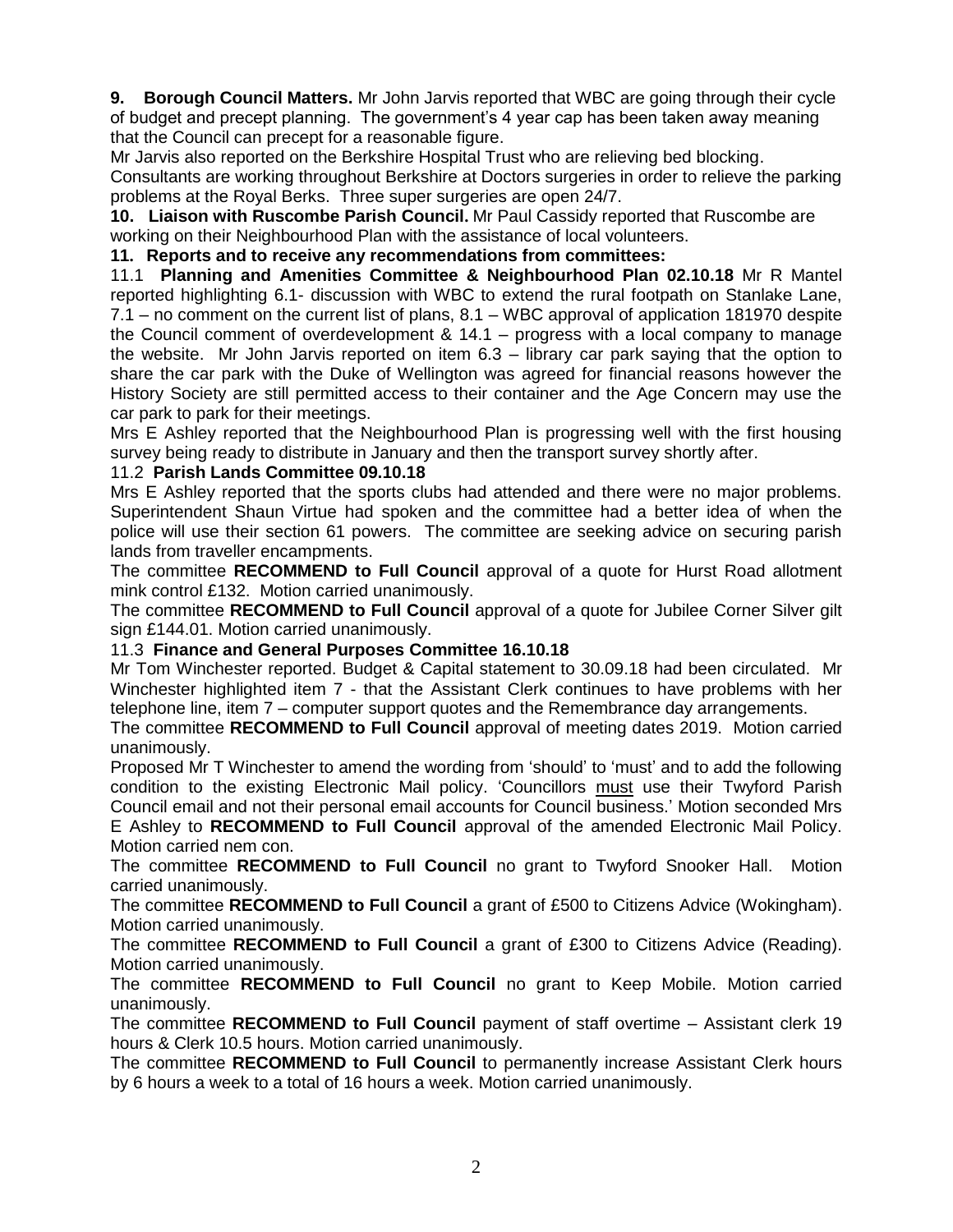The committee **RECOMMEND to Full Council** that the additional expenditure from Assistant Clerk's additional hours to be taken from the Council's capital funds. Motion carried unanimously.

The committee **RECOMMEND to Full Council** funding of a maximum of £740 for the clerk to undertake CiLCA and approval of 50 hours overtime for the course. Motion carried unanimously.

11.4 **Parking Advisory Committee (no meeting)** – to consider dissolving the committee. Proposed Mr J Jarvis, seconded Mr M Boniface to dissolve the Parking Advisory Committee. Motion carried nem con.

### 11.5 **Fete Committee 23.10.18**

Proposed Mr M Alder, seconded Mr M Boniface that Mr Martin Alder and Mr Merv Boniface are added to the Twyford Village Fete committee. Motion carried unanimously.

#### 11.6 **Other representatives reports**

11.6.1 Twinning report – Mrs E Ashley reported on the forthcoming visit to Cuincy and that Twyford's High Voltage Singers are visiting.

11.6.2 Community Hub meeting – carried forward pending a report from Mr John Bowley.

11.6.3 Twyford in Bloom meeting – no meeting.

11.6.4 NAG meeting – Mrs E Ashley reported on low crime. There was vicious break in at Sonning however that was thought to be a personal vendetta. Wargrave Fire Station have a 9 month probation.

11.6.5 Twyford Together Executive – carried forward pending a report from Mrs Bridget Ditcham.

11.6.6 Borough Parish Liaison Forum 08.10.18 Mr Mantel reported the meeting.

Items discussed were Borough Plan Engagement, review of polling districts, signage and grounds maintenance contracts.

11.6.7 TRCA AGM 22.10.18 – carried forward pending a report from Mr J Bowley.

11.6.8 WDALC – Mr R Mantel reported that he was elected as WDALC Chairman. He reported on BALC using HALC on a trial basis.

**12. Clerk's report & Remembrance day arrangements** Remembrance arrangements have been circulated and councillors are asked to let the clerk know their availability to attend the remembrance service. The clerk has received an invitation to a WBC Community Conference on 6th December between 9:30 and 16:00. Councillors are asked to let the clerk know if they wish to attend.

**13. Items to be discussed at the next meeting** None

### **14. Correspondence (circulated to councillors by email):**

14.1 Thames Valley and Chiltern in Bloom awards 2018 - good news again!! (circulated 27.09.18) Noted.

14.2 BALC October Newsletter (circulated 01.10.18) Noted.

14.3 Alexander Devine Santa Dash (circulated 01.10.18) Noted.

14.4 Invitation to CCB's 2018 Annual General Meeting 08.11.18 (circulated 01.10.18) Noted.

14.5 WBC Review of Polling Districts and Polling Places (circulated 02.10.18)

Mr R Mantel proposed the Council write asking that the polling districts are amended so that the 593 residents of Hurst Park Road and Broad Hinton can vote in Twyford. Seconded Mr M Alder. Motion carried nem con.

14.6 HALC <sup>2</sup> Chief executive's bulletin (circulated 02.10.18) Noted.

14.7 WBC Borough Parish Liaison Forum - 8 October (circulated 03.10.18) Noted.

14.8 Twyford Together - Minutes of September Executive Committee Meeting (circulated 04.10.18) Noted.

14.9 October Newsletter from the Police and Crime Commissioner (circulated 04.10.18) Noted.

14.10 Berkshire Association of Local Councils AGM to be held on 7.45pm on Wednesday 14th November 2018 (circulated 04.10.18) Noted.

14.11 RPC Agenda 3rd October (circulated 04.10.18) Noted.

14.12 Action for All E-Bulletin (:: Circulated 04.10.18) Noted.

14.13 Wokingham Children's Book Festival Information (circulated 04.10.18) Noted.